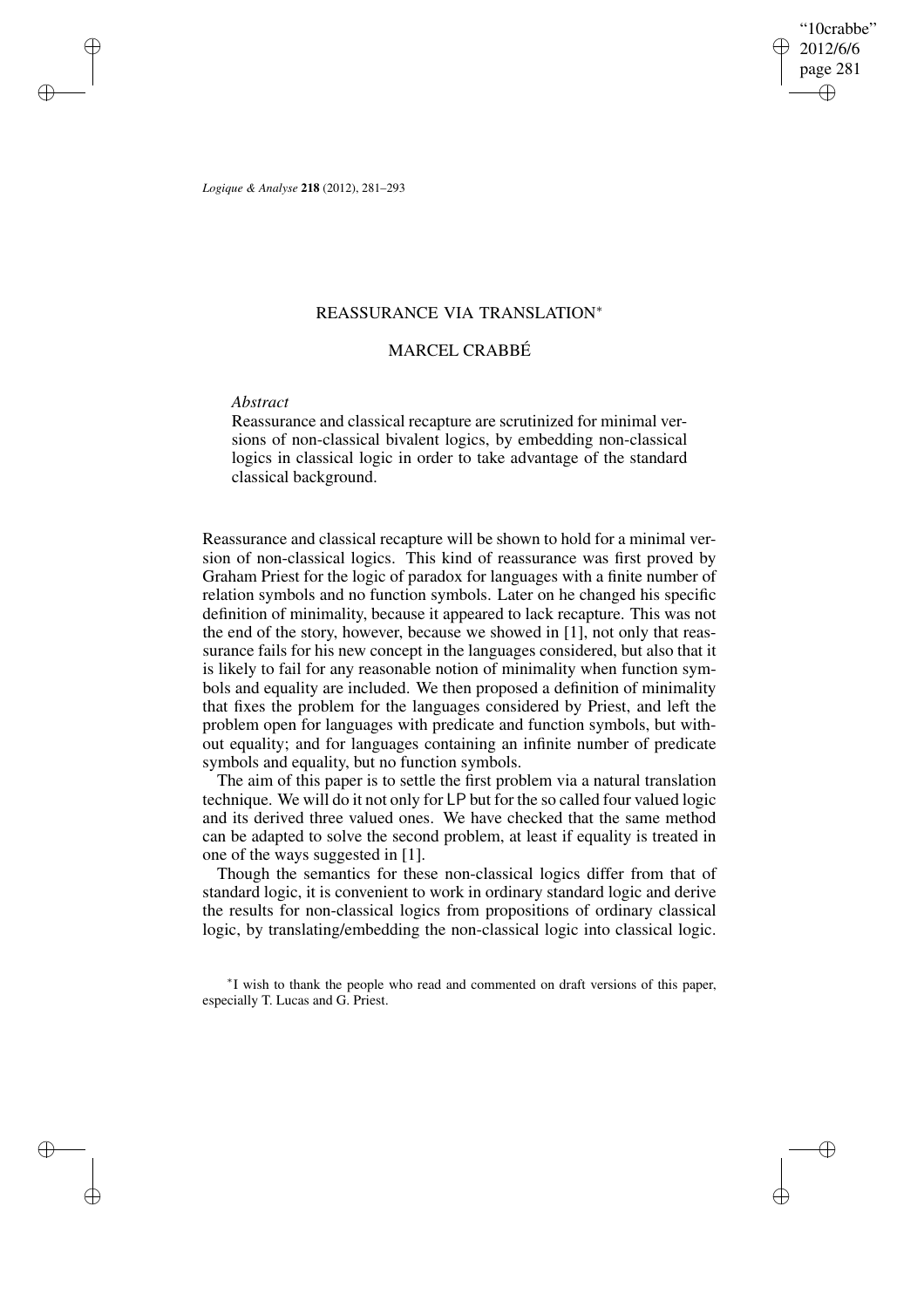## *"10crabbe" 2012/6/6 page 282* ✐ ✐

✐

✐

### 282 MARCEL CRABBÉ

The excess of logical stuff over the image of the translation, will then act as a kind of metalanguage.

The paper is divided into two sections. The first section is a sort of exercise in elementary model theory. The second one transfers/translates the results thereby obtained in the non-classical bivalent logic, which stems mainly from Michael Dunn's semantics in  $[2]$ .<sup>1</sup>

Our main reference for motivation and complementary information is [3], especially chapter 16.

## 1. *Minimal models*

*Definition 1.1*: *Let* F *be a set of first-order formulas in a language without equality, but possibly with function symbols.*

*The* F-kernel *of a* model  $\mathfrak{A}$ , ker<sub> $\mathcal{F}(\mathfrak{A})$ , *is the set of the objects o in the universe*</sub>  $|\mathfrak{A}|$  *of*  $\mathfrak{A}$  *such that*  $v(x) = o$  *and*  $(\mathfrak{A}, v) \models A$ *, for some formula* A *of* F, some *variable* x *occurring free in* A, and some valuation v in  $|\mathfrak{A}|$ *.* 

Loosely speaking,  $\ker_{\mathcal{F}}(\mathfrak{A})$  is the union of the fields of the formulas in  $\mathcal{F}$ , viewed as relations on |21|. If F is a set of sentences, then the F-kernel is the emptyset. If a universal closure of some formula in  $\mathcal F$  with a free variable is a logical truth, then  $\ker_{\mathcal{F}}(\mathfrak{A}) = |\mathfrak{A}|.$ 

*The transfer relation*  $\subset$  *F between models is defined by:* 

 $\mathfrak{B} \subset_{\mathcal{F}} \mathfrak{A}$  *iff*  $\ker_{\mathcal{F}}(\mathfrak{B}) \subseteq \ker_{\mathcal{F}}(\mathfrak{A})$  and  $if$   $(\mathfrak{B}, v) \models A$  *then,*  $(\mathfrak{A}, v) \models A$ *, for all*  $A$  *in*  $\mathcal{F}$ *, and all valuations v to*  $\ker_{\mathcal{F}}(\mathfrak{B})$ *.* 

*The relation*  $\mathfrak{B} \prec_{\mathcal{F}} \mathfrak{A}$  *is defined by*  $\mathfrak{B} \subset_{\mathcal{F}} \mathfrak{A}$  *and*  $|\mathfrak{B}| \supseteq |\mathfrak{A}|$ *.* 

Note that if F is the set of all sentences, then  $\subset$   $\mathcal F$  is the relation of elementary equivalence. Also, if  $\mathcal F$  is the set of all formulas, and the language has no function symbols, then  $\mathfrak{B} \prec_{\mathcal{F}} \mathfrak{A}$  if and only if  $\mathfrak{B}$  is an elementary extension of  $\mathfrak A$ .

*If*  $X$  *is a class of models, an*  $\mathcal{F}$ -minimal model *in*  $X$  *is a model*  $\mathfrak{A}$  *in*  $X$ *such that for every model*  $\mathfrak{B}$  *in*  $X$ *, if*  $\mathfrak{B} \prec_{\mathcal{F}} \mathfrak{A}$ *, then*  $\mathfrak{A} \subset_{\mathcal{F}} \mathfrak{B}$ *.* 

*In particular, if*  $\Sigma$  *is a theory (a set of sentences), an F*-minimal  $\Sigma$ -model *is an*  $\mathcal F$ *-minimal model in the class of all models of*  $\Sigma$ *.* 

Thus, an  $\mathcal F$ -minimal model in X is a minimal element of X, relative to the strict partial ordering " $\mathfrak{B} \prec_{\mathcal{F}} \mathfrak{A}$  and not  $\mathfrak{A} \subset_{\mathcal{F}} \mathfrak{B}$ ".

<sup>1</sup> See also [3], chapter 5, footnote 3, and the autocommentary of it in chapter 19.

✐

✐

✐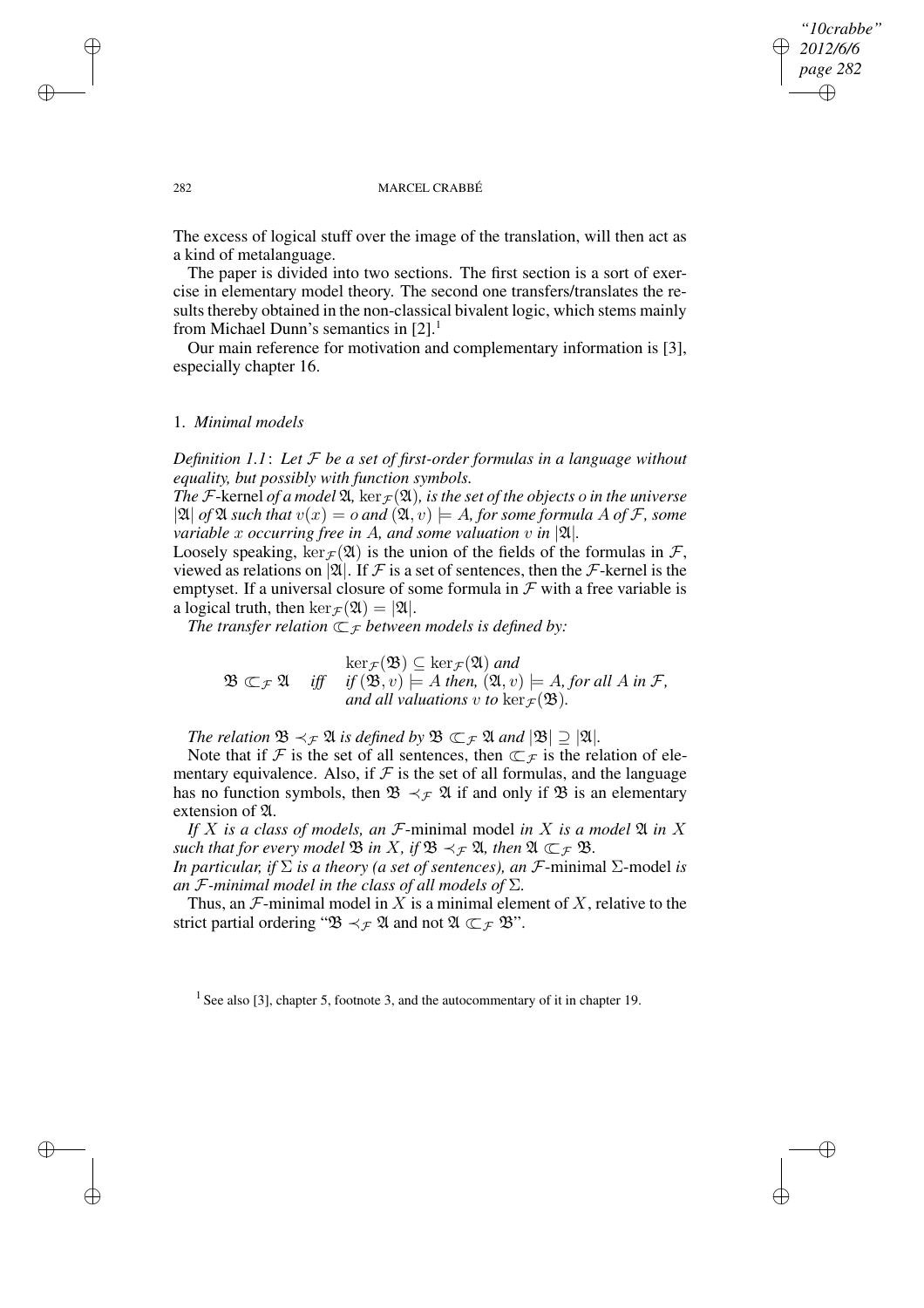*Proposition* 1.1: *For every*  $\mathcal{F}, \Sigma$ , *and model*  $\mathfrak{A}$  *of*  $\Sigma$ *, with finite*  $\mathcal{F}$ *-kernel, there is an*  $\mathcal{F}$ *-minimal*  $\Sigma$ *-model*  $\mathcal{B}$  *such that*  $\mathcal{B} \prec_{\mathcal{F}} \mathcal{A}$ *.* 

*Proof.* We enrich the language by adding a *new* symbol = (that we shall interpret canonically as the identity) and a new constant  $c<sub>o</sub>$  for each element *o* of the universe  $|\mathfrak{A}|$  of the model  $\mathfrak A$  of  $\Sigma$ .

The set of these new constants is denoted by  $A$ , and if  $\mathfrak C$  is a model such that  $|\mathfrak{A}| \subseteq |\mathfrak{C}|$ , we will denote by  $(\mathfrak{C}, \mathcal{A})$  the expansion of  $\mathfrak{C}$  for the enriched language, obtained by putting  $c_{o(\mathfrak{C},\mathcal{A})} = o$ , for  $o \in |\mathfrak{A}|$ .

Suppose  $\ker_{\mathcal{F}}(\mathfrak{A}) = \{o_1, ..., o_k\}$  and let  $K = \{c_{o_1}, ..., c_{o_k}\}\$ . We form a theory  $\Delta$ , by first adding to  $\Sigma$  all the sentences

- $\neg A[x_1 := \alpha_1, ..., x_n := \alpha_n]$  that are true in  $(\mathfrak{A}, \mathcal{A})$ , and where A is in F, and  $\{\alpha_1, ..., \alpha_n\} \subseteq K$ ;
- $\forall x_1...\forall x_n (A \rightarrow (x_1 = c_{o_1} \vee ... \vee x_1 = c_{o_k}))$ , where  $A \in \mathcal{F}$  and  $x_1$ occurs free in  $A$ ;<sup>2</sup>

•  $\neg c_o = c_{o'}$ , when  $o, o'$  are distinct elements of  $|\mathfrak{A}|$ .

and, next, a maximal set, consistent with the so obtained theory, of sentences  $\neg A[x_1 := \alpha_1, ..., x_n := \alpha_n],$  where A is in F, and  $\{\alpha_1, ..., \alpha_n\} \subseteq K$ .

Let B be a model such that  $(\mathfrak{B}, \mathcal{A})$  is a model of  $\Delta$ . We will complete the proof by showing that

1.  $\mathfrak{B} \prec_{\mathcal{F}} \mathfrak{A}$ , and that

✐

✐

✐

✐

2.  $\mathfrak{B}$  is an  $\mathcal{F}\text{-minimal}$   $\Sigma\text{-model}$ .

1. We have  $|\mathfrak{A}| \subset |\mathfrak{B}|$  and  $\ker_{\mathcal{F}}(\mathfrak{B}) \subseteq \ker_{\mathcal{F}}(\mathfrak{A})$ , by the axioms of  $\Delta$ .

Let A be in F, and let v be a valuation to  $\ker_{\mathcal{F}}(\mathfrak{B})$  such that  $(\mathfrak{B}, v) \models A$ . We have  $(\mathfrak{B}, \mathcal{A}) \models A[x_1 := c_{v(x_1)}, ..., x_n := c_{v(x_n)}].$  Since  $\neg A[x_1 :=$  $c_{v(x_1)},...,x_n := c_{v(x_n)}$ ] is not in  $\Delta, (\mathfrak{A}, \mathcal{A}) \not\models \neg A[x_1 := c_{v(x_1)},...,x_n :=$  $c_{v(x_n)}$ ]. Therefore,  $(\mathfrak{A}, v) \models A$ , because v is a valuation in  $\mathfrak A$  as well.

2. Let  $\mathfrak{B}' \prec_{\mathcal{F}} \mathfrak{B}$  and let us prove that  $\mathfrak{B} \subset_{\mathcal{F}} \mathfrak{B}'.$ 

We first show that  $(\mathfrak{B}', \mathcal{A})$  is a model of  $\Delta$ .

Suppose that  $\neg A[x_1 := \alpha_1, ..., x_n := \alpha_n] \in \Delta$  and that  $(\mathfrak{B}', \mathcal{A})$   $\models$  $A[x_1 := \alpha_1, ..., x_n := \alpha_n],$  for  $A \in \mathcal{F}$  and  $\{\alpha_1, ..., \alpha_n\} \subseteq K$ . Then  $(\mathfrak{B}', v) \models A$ , for a valuation in  $\ker_{\mathcal{F}}(\mathfrak{B}')$  such that  $v(x_i) = \alpha_{i(\mathfrak{B}',A)}$  $(1 \le i \le n)$ , and it follows that  $(\mathfrak{B}, v) \models A$ , because  $\mathfrak{B}' \prec_{\mathcal{F}} \mathfrak{B}$ . Hence,  $(\mathfrak{B}, \mathcal{A}) \models A[x_1 := \alpha_1, ..., x_n := \alpha_n],$  in contradiction with the fact that  $(\mathfrak{B}, \mathcal{A}) \models \Delta.$ 

The other sentences of  $\Delta$  are easily seen to be true in  $(\mathfrak{B}', \mathcal{A})$ .

We finish by showing that  $\mathfrak{B} \subset_{\mathcal{F}} \mathfrak{B}'$ .

If, for  $A \in \mathcal{F}$  and valuation v in  $\ker_{\mathcal{F}}(\mathfrak{B}) \subseteq |\mathfrak{B}'|, (\mathfrak{B}, v) \models A$  and  $(\mathfrak{B}', v) \not\models A$ , then  $(\mathfrak{B}, \mathcal{A}) \models A[x_1 := c_{v(x_1)}, ..., x_n := c_{v(x_n)}]$  and  $(\mathfrak{B}', \mathcal{A})$ 

<sup>2</sup> When the kernel is empty, this is  $\forall x_1...\forall x_n \neg A$ .

"10crabbe" 2012/6/6 page 283

✐

✐

✐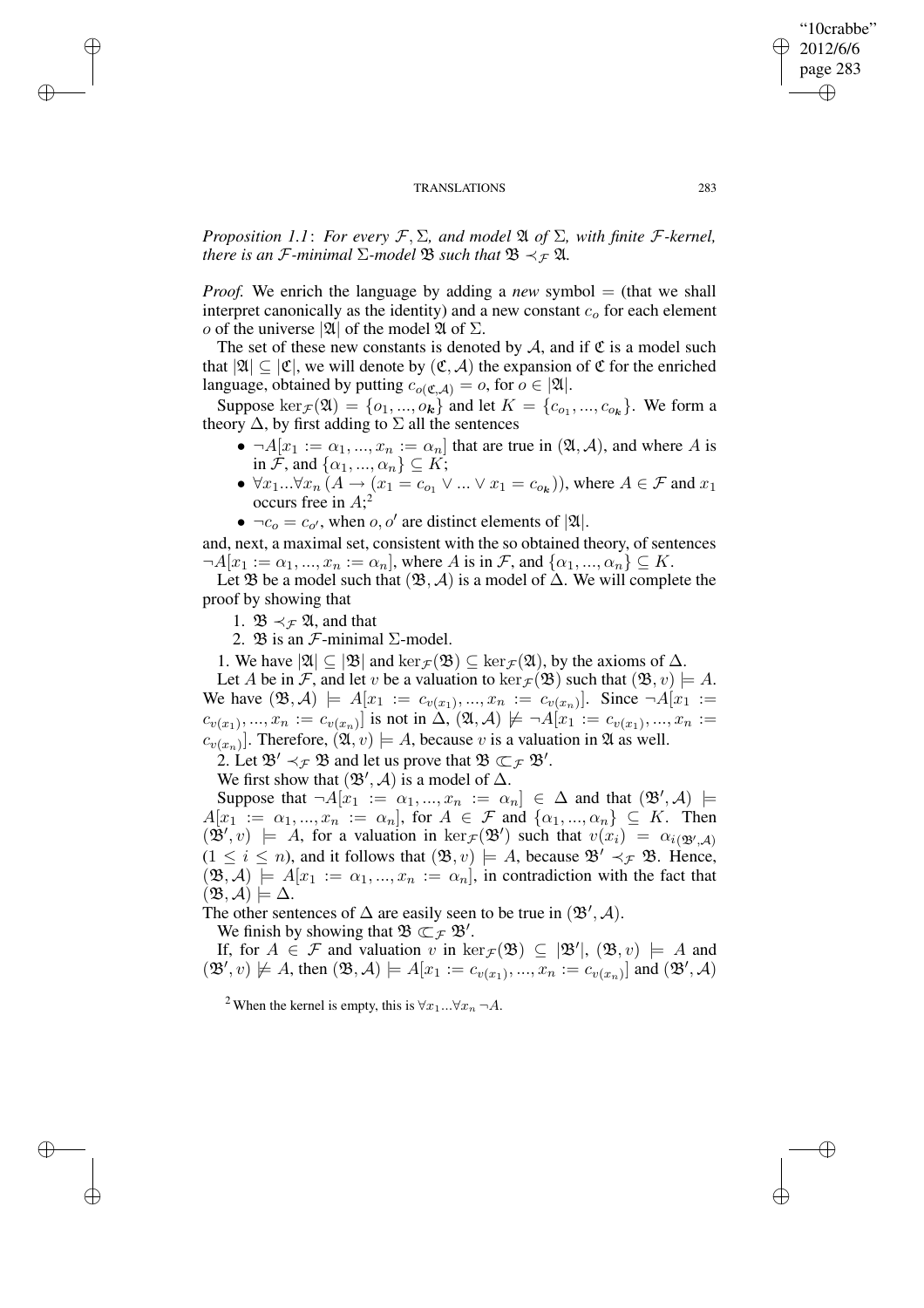✐

### 284 MARCEL CRABBÉ

 $\not\models A[x_1 := c_{v(x_1)},...,x_n := c_{v(x_n)}].$  It follows that  $\Delta \cup \{\neg A[x_1] := \neg A[x_1] \land \neg A[x_1] \}$  $\{\alpha_1, ..., \alpha_n := \alpha_n\}$  would be consistent, since  $(\mathfrak{B}', \mathcal{A})$  is a model of it. But this is plainly impossible, by maximality of  $\Delta$ , and the fact that  $(\mathfrak{B}, \mathcal{A})$ is a model of  $\Delta$ . Therefore,  $(\mathfrak{B}', v) \models A$ . From this, we also see that  $\ker_{\mathcal{F}}(\mathfrak{B}) \subseteq \ker_{\mathcal{F}}(\mathfrak{B}').$ ).  $\qquad \qquad \Box$ 

*Corollary* 1.1: If F is a set of sentences and  $\Sigma$  is consistent, then there is a  $\prec$ <sub>*∓*</sub>-minimal  $\Sigma$ -model.

*Proof.* If  $\mathcal F$  is a set of sentences, the  $\mathcal F$ -kernel is empty, and hence finite!  $\Box$ 

1.1. *Positive theories*

*Definition 1.2*: *A formula is* positive *if all its logical symbols are among* ∧, ∨, ∀ *and* ∃*.*

*A* p-trivial *theory is one that entails all positive sentences of its language. A model is (positive)* trivial *iff every positive sentence is true in it.*

Note that a model is trivial iff all sentences of the form  $\forall x_1... \forall x_n rx_1...x_n$ are true in it.

The next proposition refines the observation that every positive theory has a finite (trivial) model.

*Proposition 1.2*: *Every non p-trivial positive theory has a finite non-trivial model.*

*Proof.* For a simple-minded proof, suppose that  $\mathfrak A$  is an infinite model such that, for some  $r^n$ ,  $\langle o_1, ..., o_n \rangle \notin r^n_{\mathfrak{A}}$ , and let  $\bullet$  be an element of  $|\mathfrak{A}| \setminus \mathfrak{A}$  $\{o_1, ..., o_n\}.$ 

Define a finite model  $\mathfrak B$  as follows:

 $|\mathfrak{B}| = X \cup \{\spadesuit\};$ 

 $f_{\mathfrak{B}}(o_1, ..., o_n) = \spadesuit$ , for all function symbols;

 $r^n_{\mathfrak{B}}=|\mathfrak{B}|^n\setminus\{\langle o_1,...,o_n\rangle\};$ 

 $s_{\mathfrak{B}}^{\widetilde{m}} = |\mathfrak{B}|^m$ , for any other relation symbol  $s^m$ .

One shows that every positive sentence true in  $\mathfrak A$  is true in  $\mathfrak B$ , by showing, by induction, that, for A positive,  $(\mathfrak{B}, v^b) \models A$ , if  $(\mathfrak{A}, v) \models A$ , where  $v^{b}(x) = v(x)$ , for  $v(x) \in \{o_1, ..., o_n\}$ , and  $v^{b}(x) = \spadesuit$ , else.

The basis of the induction is clear and the inductive steps are straightforward, because the set of positive formulas is closed under subformulas. Clearly,  $\mathfrak{B} \not\models \forall x_1...\forall x_n r^n x_1...x_n$ , that is to say  $\mathfrak{B}$  is not trivial.

✐

✐

✐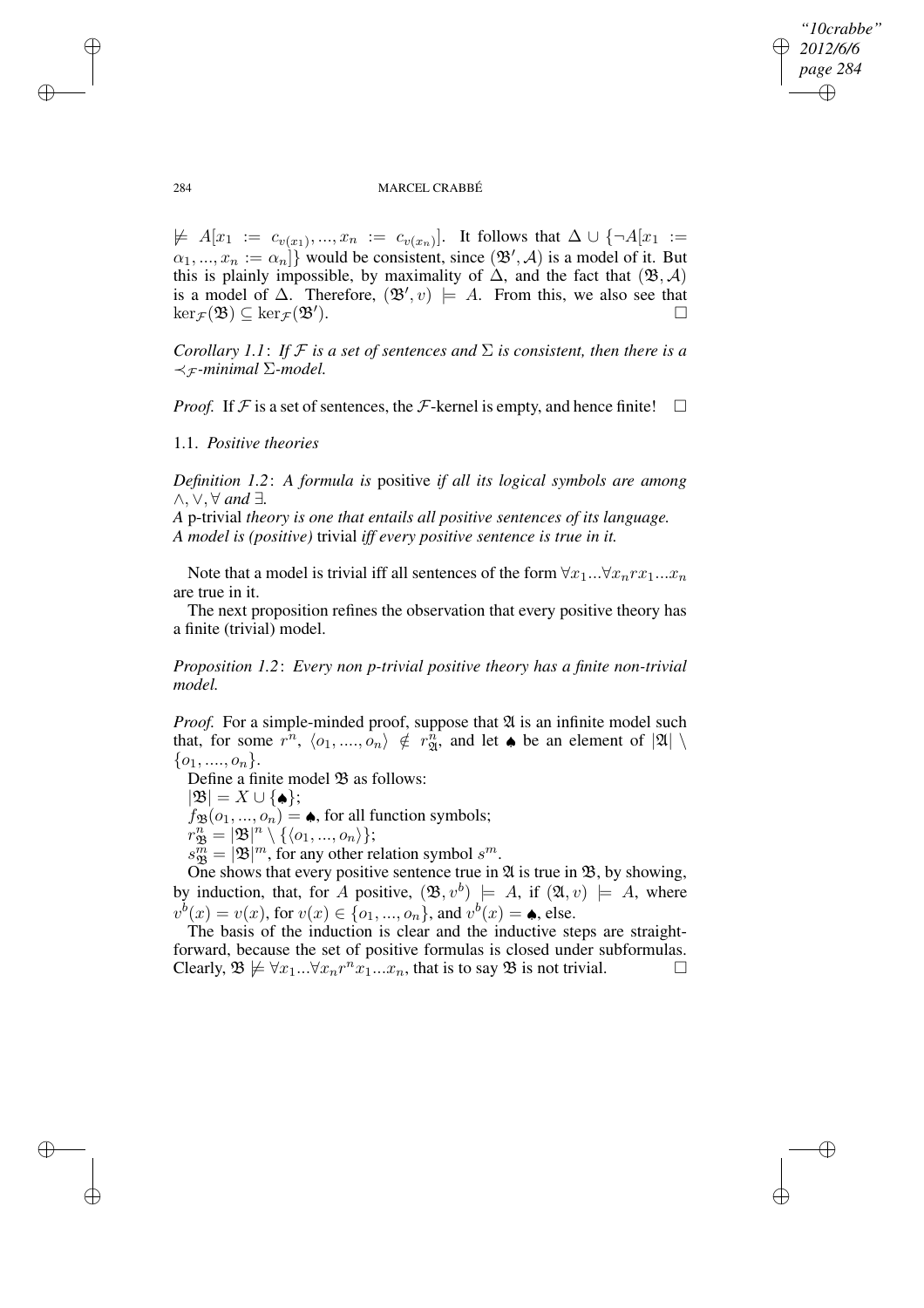✐

✐

✐

✐

*Definition* 1.3: The consequence relation  $\Sigma \Vdash_{\mathcal{F}} C$  holds iff  $\mathfrak{A} \models C$ , for *every* F*-minimal* Σ*-model.*<sup>3</sup>

*Remark* : *Since an* F*-minimal* Σ, Π*-model ought not be an* F*-minimal* Σ*model, this consequence relation ought not be monotonic.*<sup>4</sup> *For example,*  $p \Vdash_{\{p,q\}} \neg q$ , *but*  $p, q \Vdash_{\{p,q\}} \neg q$ . *Neither is it closed under substitution:*  $p \Vdash_{\{p,q\}} \neg q$ , but  $p \Vdash_{\{p,q\}} \neg p$ . Clearly, if  $\Sigma \Vdash C$ , then  $\Sigma \Vdash_{\mathcal{F}} C$ .

*Definition* 1.4: F transfers triviality *between models of a positive theory*  $\Sigma$ *iff* whenever **B** *is trivial and* **B**  $\prec$ <sub>*F*</sub> **2***, then* **2***is trivial, for every model* **2***l and*  $\mathfrak{B}$  *of*  $\Sigma$ *.* 

It is in the next lemma that the condition on the universes in the definition of  $\prec_{\mathcal{F}}$  comes in.

*Lemma 1.1*: *A sufficient condition for* F *to transfer triviality between models of*  $\Sigma$  *is that for every atomic*  $rx_1...x_n$  *with distinct variables, there are positive formulas*  $A_1, ..., A_m$  *in*  $\mathcal F$  *such that*  $\Sigma \Vdash (\forall x_1 ... \forall x_k (A_1 \land ... \land A_m) \rightarrow$  $\forall x_1... \forall x_n \, rx_1...x_n$  *(or*  $\Sigma \Vdash \forall x_1... \forall x_n \, rx_1...x_n$ ).

*Proof.* Let  $\mathfrak{A}, \mathfrak{B}$  be models of  $\Sigma$  such that  $\mathfrak{B}$  is trivial and that  $\mathfrak{B} \prec_{\mathcal{F}} \mathfrak{A}$ . Suppose moreover that  $\Sigma \Vdash (\forall x_1...\forall x_k (A_1 \wedge ... \wedge A_m) \rightarrow \forall x_1...\forall x_n rx_1...$  $x_n$ ), for some positive formulas  $A_1, ..., A_m$  in  $\mathcal F$ . Since  $\mathfrak B$  is trivial, we have  $(\mathfrak{B}, v) \models A_i$   $(1 \leq i \leq m)$ , for every valuation v in  $\ker_{\mathcal{F}}(\mathfrak{B}) = |\mathfrak{B}|$ . Using the crucial fact that  $|\mathfrak{B}| \supseteq |\mathfrak{A}|$ , we conclude  $(\mathfrak{A}, v) \models A_i$   $(1 \leq i \leq m)$ , for every valuation in  $\mathfrak{A}$ . Therefore  $\mathfrak{A} \models \forall x_1...\forall x_n \, rx_1...x_n$ . Since this works for every relational symbol,  $\mathfrak A$  is trivial.

Now we show that one can be reassured with regard to the "triviality" of  $\Vdash_{\mathcal{F}}$ :

*Theorem* 1.1: If F *transfers triviality and the positive theory*  $\Sigma$  *is not ptrivial, then*  $\Sigma \not\Vdash_{\mathcal{F}} C$ *, for some positive* C*.* 

*Proof.* Bringing propositions 1.1 and 1.2 together, one sees that every non p-trivial positive theory  $\Sigma$  has a non-trivial *F*-minimal  $\Sigma$ -model.  $\square$ 

"10crabbe" 2012/6/6 page 285

✐

✐

✐

 $3$  The proper generalisation of this relation to formulas, is achieved by extending the notion of F-minimal Σ-model to formulas as follows: if G is a set of formulas, an F*-minimal G-model* is an *F*-minimal model in the class in  $\{ \mathfrak{B} \mid (\mathfrak{B}, v) \models \mathcal{G}, \text{ for some } v \}.$ 

<sup>&</sup>lt;sup>4</sup> When dealing with sets of sentences, I write  $\Sigma$ ,  $\Pi$  for  $\Sigma \cup \Pi$  and A for  $\{A\}$ .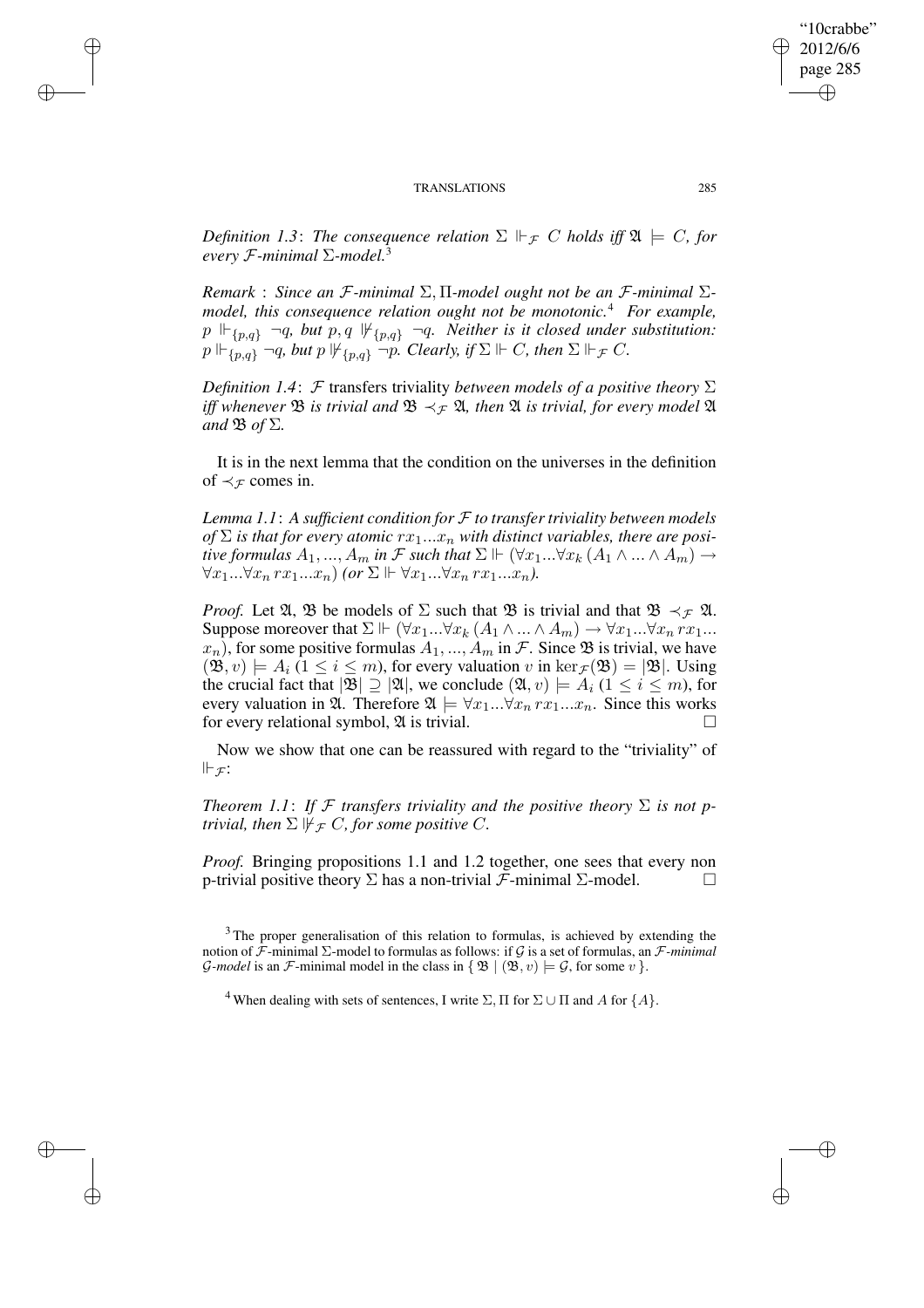✐

### 286 MARCEL CRABBÉ

In a suitable language,  $\Sigma = \emptyset$  and  $\mathcal{F} = \{\neg px\}$  provide an example of a non p-trivial positive theory without a non-trivial  $\mathcal{F}$ -minimal Σ-model.

We now show that  $\Vdash$   $\tau$  recaptures the logical consequence  $\Vdash$  in some consistent environments.

*Theorem 1.2*: *Let* ∀¬F *be the universal closures of the negations of the formulas of*  $\mathcal{F}$ *. If*  $\forall \neg \mathcal{F}$ *,*  $\Sigma$  *is consistent, then*  $\Sigma \Vdash_{\mathcal{F}} C$  *iff*  $\forall \neg \mathcal{F}$ *,*  $\Sigma \Vdash C$ *.* 

*Proof.* A model of  $\forall \neg \mathcal{F}, \Sigma$  is clearly an  $\mathcal{F}\text{-minimal } \Sigma\text{-model}$ . For the converse, suppose that  $\mathfrak A$  is *F*-minimal. And let  $\mathfrak B$  be a model of  $\forall \neg \mathcal F, \Sigma$ . By the upward Löwenhein-Skolem theorem<sup>5</sup>, we can suppose that  $|\mathfrak{A}| \subseteq |\mathfrak{B}|$ . Therefore  $\mathfrak{B} \prec_{\mathcal{F}} \mathfrak{A}$ . By minimality,  $\mathfrak{A}$  is model of  $\forall \neg \mathcal{F}$ .

If  $\Sigma = {\exists x \neg px}$  and  $\mathcal{F} = {\neg px}$ , we have  $\forall \neg \mathcal{F}, \Sigma \Vdash \forall x \, px$ , but not  $\Sigma \Vdash_{\mathcal{F}} \forall x \, px.$ 

## 2. *Two-valued logic translated in one-valued logic*

## 2.1. *Truth / Falsehood*

The *bivalent logic* is the natural non-classical logic that emerges from classical logic by simply dropping the principles of excluded-middle and of noncontradiction.<sup>6</sup> As odd and maybe misleading this use of 'bivalent' might sound, it is intended to refer only to the existence of two independent truthvalues not to their relations. Hence although classical logic could be introduced as it is often the case along this line as a bivalent consistent and complete logic, it is actually better seen as a univalent partial logic, since the false, there being definable from the truth, need not be considered in it as a primitive value.

A BL-model  $\mathfrak{A}$ , with non empty universe  $|\mathfrak{A}|$ , is exactly like an ordinary model, except that  $n$ -ary relation symbols are interpreted by ordered pairs of their respective extension and anti-extension  $\langle r_{\mathfrak{A}}^+, r_{\mathfrak{A}}^- \rangle$ . Thus, constants and function symbols are interpreted, as usual, by objects and functions. Likewise, a valuation is still a function of the set of the variables; and the valuation v to |24| extends canonically to an interpretation  $v_{\mathfrak{A}}$  of the terms by putting,  $v_{\mathfrak{A}}(x) = v(x)$ , for variables x, and  $v_{\mathfrak{A}}(ft_1...t_m) =$ 

 $<sup>5</sup>$  If equality was present and interpreted in a standard way (no externally distinct objects</sup> are internally equal), then this argument would not not valid, because it doesn't apply to finite models.

✐

✐

✐

<sup>&</sup>lt;sup>6</sup> See the text accompanying footnote 1.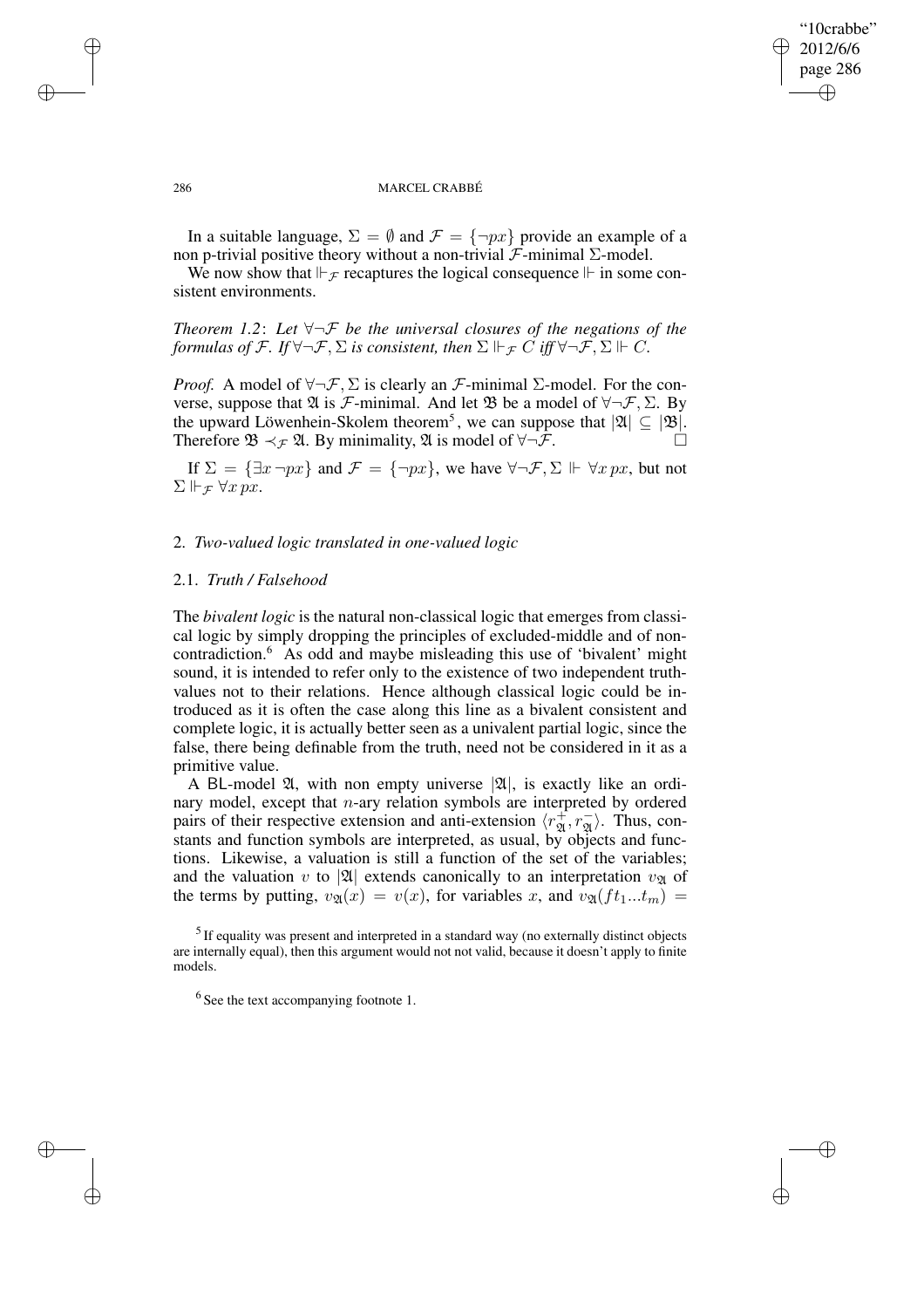"10crabbe" 2012/6/6 page 287 ✐ ✐

✐

✐

 $f_{\mathfrak{A}}(v_{\mathfrak{A}}(t_1),..., v_{\mathfrak{A}}(t_m))$ , for complex terms. The truth and falsehood in a model with respect to a valuation are defined inductively, as follows:

$$
(2\lambda, v) \models^{+} rt_{1...} t_{n} \quad \text{iff} \quad \langle v_{2\lambda}(t_{1}), ..., v_{2\lambda}(t_{n}) \rangle \in r_{2\lambda}^{+}
$$
  
\n
$$
(2\lambda, v) \models^{-} rt_{1...} t_{n} \quad \text{iff} \quad \langle v_{2\lambda}(t_{1}), ..., v_{2\lambda}(t_{n}) \rangle \in r_{2\lambda}^{-}
$$
  
\n
$$
(2\lambda, v) \models^{+} \neg A \quad \text{iff} \quad (2\lambda, v) \models^{-} A
$$
  
\n
$$
(2\lambda, v) \models^{-} \neg A \quad \text{iff} \quad (2\lambda, v) \models^{+} A
$$
  
\n
$$
(2\lambda, v) \models^{+} (A \land B) \quad \text{iff} \quad (2\lambda, v) \models^{+} A \quad \text{and} \quad (2\lambda, v) \models^{+} B
$$
  
\n
$$
(2\lambda, v) \models^{-} (A \land B) \quad \text{iff} \quad (2\lambda, v) \models^{-} A \quad \text{and/or} \quad (2\lambda, v) \models^{-} B
$$
  
\n
$$
(2\lambda, v) \models^{+} (A \rightarrow B) \quad \text{iff} \quad (2\lambda, v) \models^{+} \neg (\neg A \land \neg B)
$$
  
\n
$$
(2\lambda, v) \models^{+} \forall x A \quad \text{iff} \quad (2\lambda, v[x \rightarrow o]) \models^{+} A,
$$
  
\nfor all  $o$  in  $|2\lambda|$   
\n
$$
(2\lambda, v) \models^{-} \forall x A \quad \text{iff} \quad (2\lambda, v[x \rightarrow o]) \models^{-} A,
$$
  
\nfor some  $o$  in  $|2\lambda|$   
\nwhere  $v[x \rightarrow o](\alpha)$  is  $o$ , if  $\alpha$  is  $x$ , and else  $v(\alpha)$ 

$$
(\mathfrak{A}, v) \models^{\pm} \exists x \, A
$$
 iff  $(\mathfrak{A}, v) \models^{\pm} \neg \forall x \, \neg A$ 

We define the BL-consequence relation by  $\Sigma \Vdash_{BL} C$  iff for every BLmodel  $\mathfrak A$  and valuation v such that  $(\mathfrak A, v) \models^+ A$ , for A in  $\Sigma$ , we have  $(\mathfrak{A}, v) \models^+ C.$ 

# 2.2. *Positive translation*

✐

✐

✐

✐

We will exploit Lyndon's well-known notion of positive and negative occurrence of a relation symbol  $r$  in a formula  $A$ .

An occurrence of r in A is *positive* when the branch of the parse tree of A leading from this occurrence of  $r$  to  $A$  itself contains an even number of formulas  $\neg F$  or  $(F \rightarrow B)$ , with the corresponding occurrence of r in F. The occurrence is *negative* when this number of formulas is odd.

A formula is positive [negative] iff all occurrences of relation symbols in it are positive [negative].

*Remark* : *A formula is positive if it can be transformed in a positive formula (in the strict sense of definition 1.2), by replacing*  $(A \rightarrow B)$  *by*  $(\neg A \lor B)$ *, pushing negations inside — using the de Morgan and the related quantification laws — and cancelling double negations.*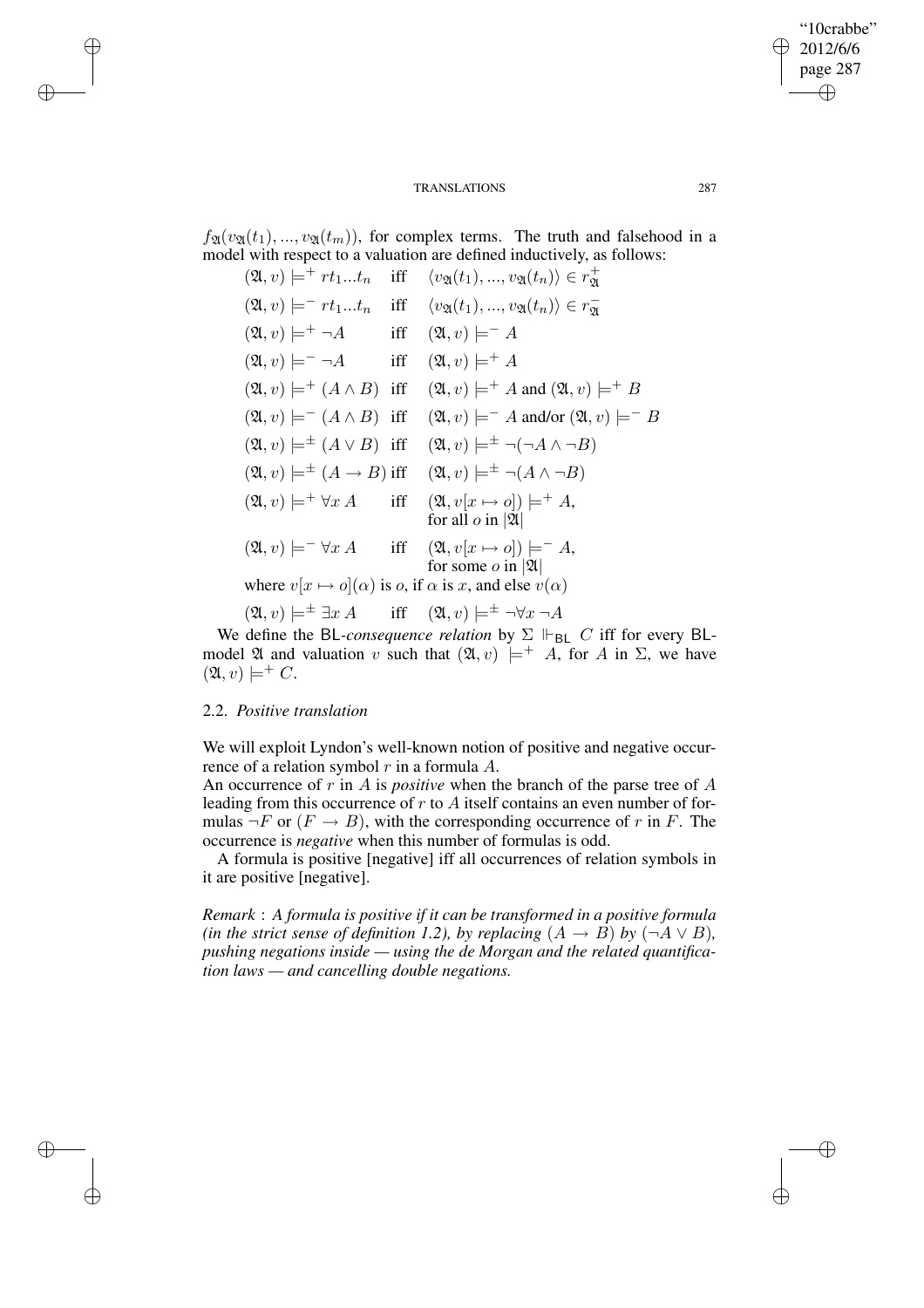✐

### 288 MARCEL CRABBÉ

Let us enrich our language  $\mathcal L$  to a language  $\mathcal L^{pos}$  by adding a new symbol  $\overline{r}$  for each relational symbol r in  $\mathcal{L}$ . If we replace in a formula A of  $\mathcal{L}$  each occurrence of an atomic formula  $rt_1...t_n$ , with negative occurrence of r, by  $\neg \overline{r}t_1...t_n$ , then we obtain a positive formula  $A^{pos}$  in  $\mathcal{L}^{pos}$ . If we replace similarly each occurrence of an atomic formula  $rt_1...t_n$ , with positive occurrence of r, by  $\neg \overline{r}t_1...t_n$ , then we obtain a negative formula  $A^{neg}$ . We denote by  $T^{pos}$  the set of  $A^{pos}$  such that A is in  $\tilde{T}$ .

To a BL-model  $\mathfrak{A}$ , we associate in a biunivocal way a model  $\mathfrak{A}^{\text{pos}}$  for  $\mathcal{L}^{pos}$ , with the same universe and interpretation of the function symbols, by putting:

$$
\begin{array}{rcl} r_{\mathfrak{A}^{\operatorname{pos}}} & = & r_{\mathfrak{A}}^+ \\ \overline{r}_{\mathfrak{A}^{\operatorname{pos}}} & = & r_{\mathfrak{A}}^-, \end{array}
$$

for all relation symbols in the language. An easy induction on  $t$  and  $\ddot{A}$  gives:

*Lemma 2.1*:  $v_{\mathfrak{A}}(t) = v_{\mathfrak{A}^{\text{pos}}}(t);$  $(\mathfrak{A}, v) \models^+ A$  $\begin{array}{l} \left[\mathsf{pos}, v\right) \models A^{\mathsf{pos}}; \\ \left[\mathsf{pos}, v\right) \not\models A^{\mathsf{neg}}. \end{array}$  $(2\mathfrak{l}, v) \models^- A$ 

Thus the positive translation  $A^{pos}$  expresses that  $\overline{A}$  *is true*, and the negative translation Aneg that A *is not false*.

The next proposition follows as a corollary.

*Proposition* 2.1:  $\Sigma \Vdash_{\mathsf{BL}} C$  *iff*  $\Sigma^{\mathsf{pos}} \Vdash C^{\mathsf{pos}}$ *.* 

# 2.3. *Gaps and Gluts*

# 2.3.1. *The general bivalent case*

*Definition 2.1*: *The* non-classical *part of the bivalent model* A *is defined* à la Priest *as the set of* contradictory *or* incomplete *statements in* A*, namely the set* A!

$$
\left\{ \langle r^n, \langle o_1, ..., o_n \rangle \rangle \mid r^n \text{ is a relation symbol; and} \right\} \langle o_1, ..., o_n \rangle \in r_{\mathfrak{A}}^{n+} \cap r_{\mathfrak{A}}^{n-} \text{ or } \langle o_1, ..., o_n \rangle \notin r_{\mathfrak{A}}^{n+} \cup r_{\mathfrak{A}}^{n-} \right\}
$$

<sup>7</sup> To make this formal, define first  $rt_1...t_n^{\text{pos}}$  as  $rt_1...t_n$  and  $rt_1...t_n^{\text{neg}}$  as  $\neg \overline{r}t_1...t_n$ . And then define  $A^{pos}$  and  $A^{neg}$  inductively as follows:  $\neg A \overset{\alpha}{\circ}$  is  $\neg A^{\overline{\alpha}}$ ,  $(A \overset{\alpha}{\wedge} B)^{\alpha}$  is  $(A^{\alpha} \overset{\alpha}{\wedge} B^{\alpha})$ ,  $(A \vee B)^\alpha$  is  $(A^\alpha \vee B^\alpha)$ ,  $(A \rightarrow B)^\alpha$  is  $(A^{\overline{\alpha}} \rightarrow B^\alpha)$ ,  $\forall x A^\alpha$  is  $\forall x A^\alpha$ , and  $\exists x A^\alpha$  is  $\exists x A^{\alpha}$ ; where  $\alpha$  stands for pos or for neg and  $\overline{pos}$  is neg, and  $\overline{neg}$  is pos.

✐

✐

✐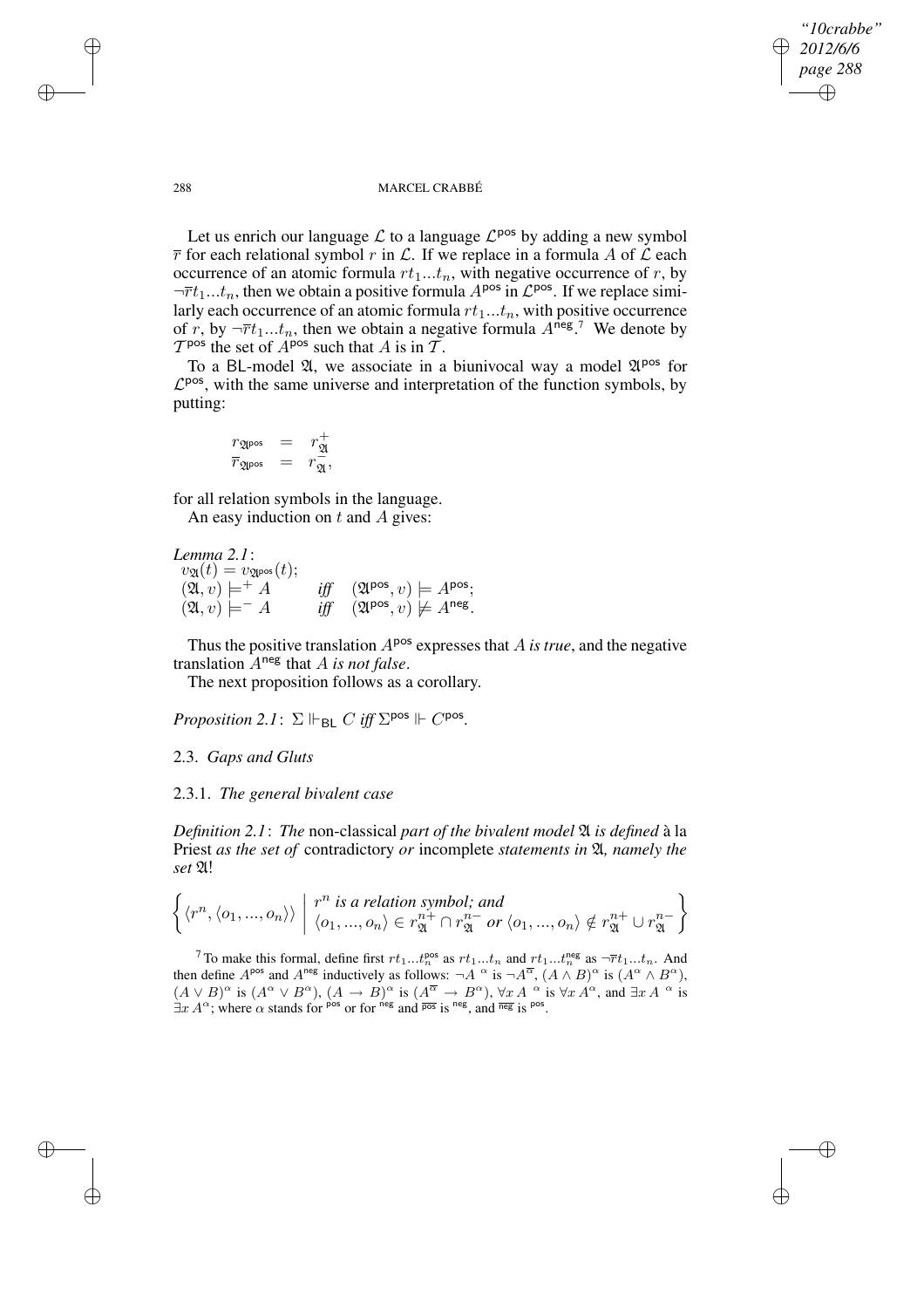*The preorder*<sup>8</sup>  $\prec$  *is defined as* 

✐

✐

✐

✐

 $\mathfrak{B} \prec \mathfrak{A}$  *iff*  $\mathfrak{B}! \subset \mathfrak{A}!$  *and*  $|\mathfrak{B}| \supset |\mathfrak{A}|$ 

*If*  $\Sigma$  *is a set of sentences, a* minimal  $\Sigma$ *-model*  $\mathfrak{A}$  *is a model of*  $\Sigma$  *such that*  $if \mathfrak{B} \models \Sigma$  and  $\mathfrak{B} \prec \mathfrak{A}$ , then  $\mathfrak{A}! \subseteq \mathfrak{B}!$ .

*The associated* consequence *relation*  $\Sigma \Vdash_{\mathsf{Bl}^m} C$  *is defined as*  $\mathfrak{A} \models^+ C$ *, for every*  $\Sigma$ -minimal model  $\mathfrak{A}$  *such that*  $\mathfrak{A} \models^+ \Sigma$ .

*Definition* 2.2: *We denote by* NC *the set of all formulas*  $(rx_1...x_n \wedge \neg rx_1...x_n)$ *of* the language; and by EM the set of all sentences  $\forall x_1... \forall x_n$  ( $rx_1...x_n \vee$  $\lnot rx_1...x_n$ ) *of the language, where*  $x_1,...,x_n$  *are the first n variables in some fixed enumeration of the variables.*

*Proposition 2.2*: *Let* F *be the set of all formulas in* NC pos *or* NC neg *, then 1.*  $\Sigma \Vdash_{\mathsf{BL}^m} C$  *iff*  $\Sigma^{\text{pos}} \Vdash_{\mathcal{F}} C^{\text{pos}}$ . 2. *F transfers triviality between models of*  $\Sigma$ <sup>pos</sup>.

*Proof.* 1. is true if it is the case that a BL-model  $\mathfrak A$  is a minimal  $\Sigma$ -model iff  $\mathfrak{A}^{pos}$  is an  $\mathcal{F}\text{-minimal }\Sigma^{pos}\text{-model}$ . And this follows immediately from the fact that

 $\mathfrak{B}! \subseteq \mathfrak{A}!$  iff  $\mathfrak{B}^{pos} \subset_{\mathcal{F}} \mathfrak{A}^{pos}$ 

which we now prove.

Suppose that  $\mathfrak{B}! \subseteq \mathfrak{A}!$ , and let v be a valuation in  $\ker_{\mathcal{F}}(\mathfrak{B}^{pos})$ , such that  $(\mathfrak{B}^{pos}, v) \models (r\overline{x_1}...x_n \wedge \neg \neg \overline{r}x_1...x_n)$  or  $(\mathfrak{B}^{pos}, v) \models (\neg \overline{r}x_1...x_n \wedge \neg \neg \overline{r}x_1...x_n)$  $\neg rx_1...x_n$ ). Then,  $\langle r, \langle v(x_1), ..., v(x_n) \rangle \rangle \in \mathfrak{B}! \subseteq \mathfrak{A}!$ . Therefore,  $(\mathfrak{A}^{\text{pos}}, v) \models$  $(rx_1...x_n \wedge \neg\neg \overline{r}x_1...x_n)$  or  $(\mathfrak{A}^{pos}, v) \models (\neg \overline{r}x_1...x_n \wedge \neg rx_1...x_n)$ . This shows also that  $\ker_{\mathcal{F}}(\mathfrak{B}^{\text{pos}}) \subseteq \ker_{\mathcal{F}}(\mathfrak{A}^{\text{pos}})$ .

For the converse, suppose that  $\mathfrak{B}^{pos} \subset_{\mathcal{F}} \mathfrak{A}^{pos}$ . Let  $\langle r, \langle o_1, ..., o_n \rangle \rangle$  be in B! and v be a valuation such that  $v(x_1) = o_1, ..., v(x_n) = o_n$ . As we have  $\langle o_1,...,o_n\rangle \in r_{\mathfrak{B}}^+ \cap r_{\mathfrak{B}}^-$  or  $\langle o_1,...,o_n\rangle \notin r_{\mathfrak{B}}^+ \cup r_{\mathfrak{B}}^-$ , it follows that  $(\mathfrak{B}^{pos}, v)$   $\models$  $(rx_1...x_n \wedge \neg \neg \tilde{r}x_1...\tilde{x}_n)$  or  $(\mathfrak{B}^{pos}, v) \models \tilde{(-r\tilde{x}_1}...x_n \wedge \neg rx_1...x_n)$ . Therefore,  $(\mathfrak{A}^{pos}, v) \models (rx_1...x_n \land \neg \neg \overline{rx}_1...x_n)$  or  $(\mathfrak{A}^{pos}, v) \models (\neg \overline{rx}_1...x_n \land \neg \neg \overline{rx}_n)$  $\neg rx_1...x_n$ ) and whence  $\langle o_1,..., o_n \rangle \in r_\mathfrak{A}^+ \cap r_\mathfrak{A}^-$  or  $\langle o_1,..., o_n \rangle \notin r_\mathfrak{A}^+ \cup r_\mathfrak{A}^-$ , i.e.  $\langle r, \langle o_1, ..., o_n \rangle \rangle \in \mathfrak{A}!$ 

2. Since  $\forall x_1...\forall x_n (rx_1...x_n \land \overline{rx}_1...x_n) \rightarrow \forall x_1...\forall x_n rx_1...x_n$  and  $\forall x_1...$  $\forall x_n(rx_1...x_n \wedge \overline{r}x_1...x_n) \rightarrow \forall x_1...\forall x_n \overline{r}x_1...x_n$  are logical truths, F transfers triviality between models of  $\Sigma^{pos}$ , by lemma 1.1.

 $8$  Priest uses strict inclusion between the  $\mathfrak{C}!$ , and so has a strict partial order. This change does not affect the definition of minimality.

*"10crabbe" 2012/6/6 page 289*

✐

✐

✐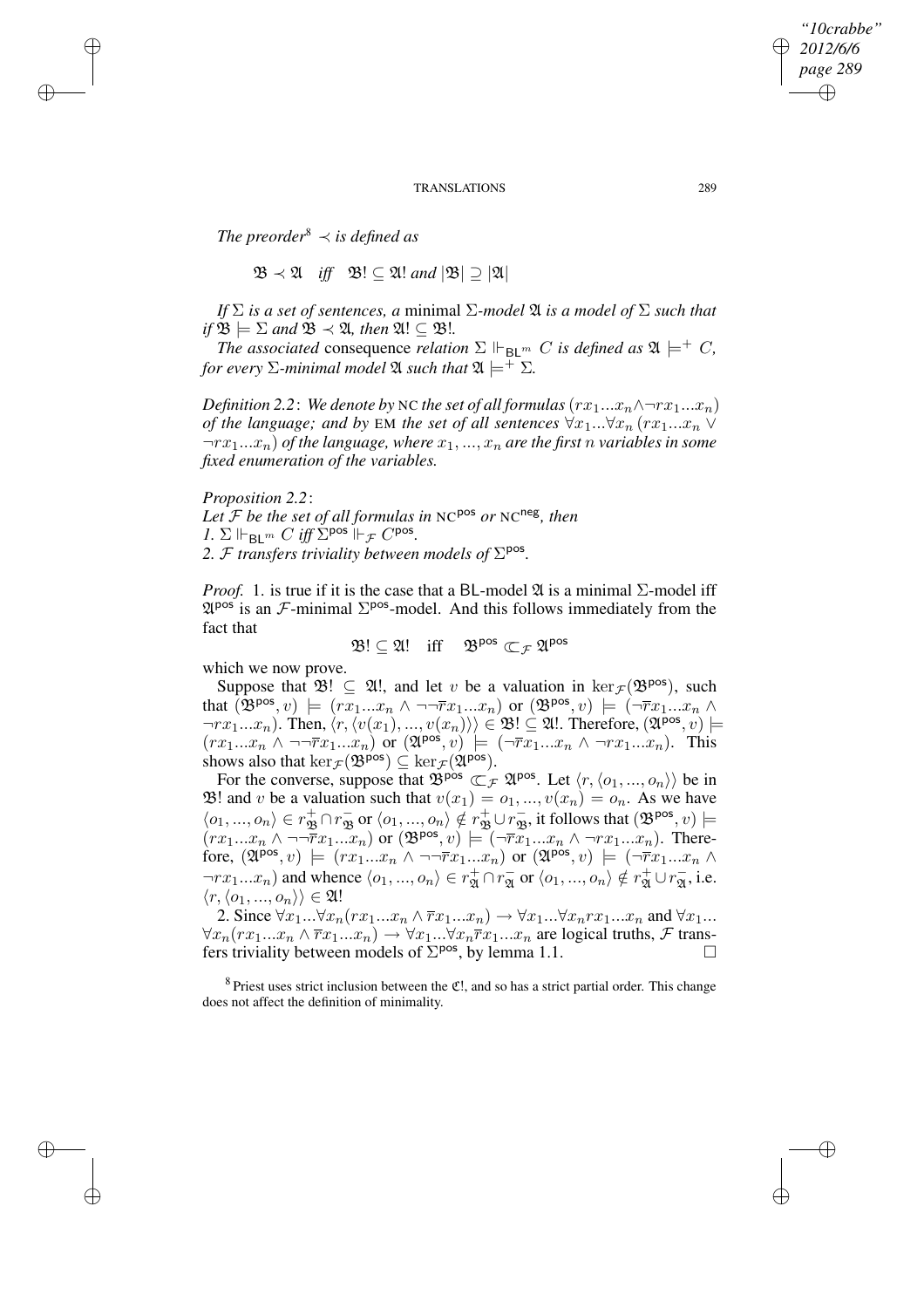✐

### 290 MARCEL CRABBÉ

*Definition 2.3*: *A* BL*-model is* trivial *iff every sentence is true in it.* Clearly, a BL-model  $\mathfrak A$  is trivial iff  $r_{\mathfrak A}^{n+} = r_{\mathfrak A}^{n-} = |\mathfrak A|^n$ , for every  $r^n$ .

 $A$  *theory*  $\Sigma$  *is* BL-trivial [ $\tilde{B}L^m$ -trivial] *iff*  $\Sigma$   $\Vdash_{\mathsf{BL}} C$  [ $\Sigma$   $\Vdash_{\mathsf{BL}^m} C$ ], *for every* C *in its language.*

*Theorem* 2.1: (Reassurance) *If a theory is not* BL-*trivial, then it is not* BL<sup>*m*</sup>*trivial either.*

*Proof.* If  $\Sigma$  is not BL-trivial, then  $\Sigma^{pos}$ , is not p-trivial, by proposition 2.1. By proposition 2.2.2 and theorem 1.1, we then have  $\Sigma^{pos}$   $|\nvDash_{NC^{pos},NC^{neg}} C^{pos}$ , for some C. Therefore, by proposition 2.2.1,  $\Sigma \not\Vdash_{\mathsf{BL}^m} C$ , for some C.

## 2.3.2. *The glut and gap cases*

*Definition 2.4*: An LP [K3] model  $\mathfrak A$  *is a* BL-*model satisfying*  $r_{\mathfrak A}^{n+}\cup r_{\mathfrak A}^{n-} =$  $|\mathfrak{A}|^n$   $[r_{\mathfrak{A}}^{n+} \cap r_{\mathfrak{A}}^{n-} = \emptyset]$ , for every relation symbol  $r^n$  in its language.

We observe that there are trivial LP-models, but that no K3-model is trivial. *A* CL*-model is a model that is both an* LP*-model and a* K3*-model.*<sup>9</sup>

An LP-model is a BL-model with no gaps. A K3-model is a BL-model with no gluts. Thus an LP-model is a BL-model of EM, and a K3-model is a BL-model in which no sentence of EM is false.

With the consequences relations with respect to LP, K3 and CL-models  $(\Vdash_{LP}, \Vdash_{K3} \text{and } \Vdash_{CL})$  we have:

$$
\Sigma \Vdash_{\mathsf{BL}} C \overset{\nearrow}{\underset{\sum}{\rightleftarrows}} \overset{\Sigma \Vdash_{\mathsf{LP}} C}{\underset{\sum \Vdash_{\mathsf{K3}} C}{\rightleftarrows}} \Sigma \Vdash_{\mathsf{CL}} C \Longleftrightarrow \Sigma \Vdash C
$$

A BL-model  $\mathfrak A$  is an LP-model iff  $\mathfrak A^{pos}$  is a model of EM<sup>pos</sup>, i.e. a model verifying all the sentences  $\forall x_1...\forall x_n$   $(r^n x_1...x_n \vee \overline{r}^n x_1...x_n)$ ; and it is a K3model iff  $\mathfrak{A}^{pos}$  is a model of EM<sup>neg</sup>, i.e. a model verifying all the sentences  $\forall x_1...\forall x_n \neg (r^nx_1...x_n \wedge \overline{r}^nx_1...x_n).$ 

We also have the glut and gap versions of proposition 2.1:

*Proposition 2.3*: *1*.  $\Sigma \Vdash_{\mathsf{LP}} C$  *iff* EM<sup>pos</sup>,  $\Sigma^{\text{pos}} \Vdash C^{\text{pos}}$ ; 2.  $\Sigma \Vdash_{\mathsf{K3}} C$  *iff* EM<sup>neg</sup>,  $\Sigma^{\mathsf{pos}} \Vdash C^{\mathsf{pos}}$ ; 3.  $\Sigma \Vdash \check{C}$  *iff*  $\check{\Sigma} \Vdash_{\mathsf{CL}} \check{C}$  *iff*  $\text{EM}^{\text{pos}}, \text{EM}^{\text{neg}}, \Sigma^{\text{pos}} \Vdash C^{\text{pos}}.$ 

 $9^9$  LP stands for the logic of paradox and K3 stands for the gappy Kleene's logic. CL is the BL-version of classical logic, as a classical (univalent) model can be canonically identified with a bivalent model without gaps and gluts.

✐

✐

✐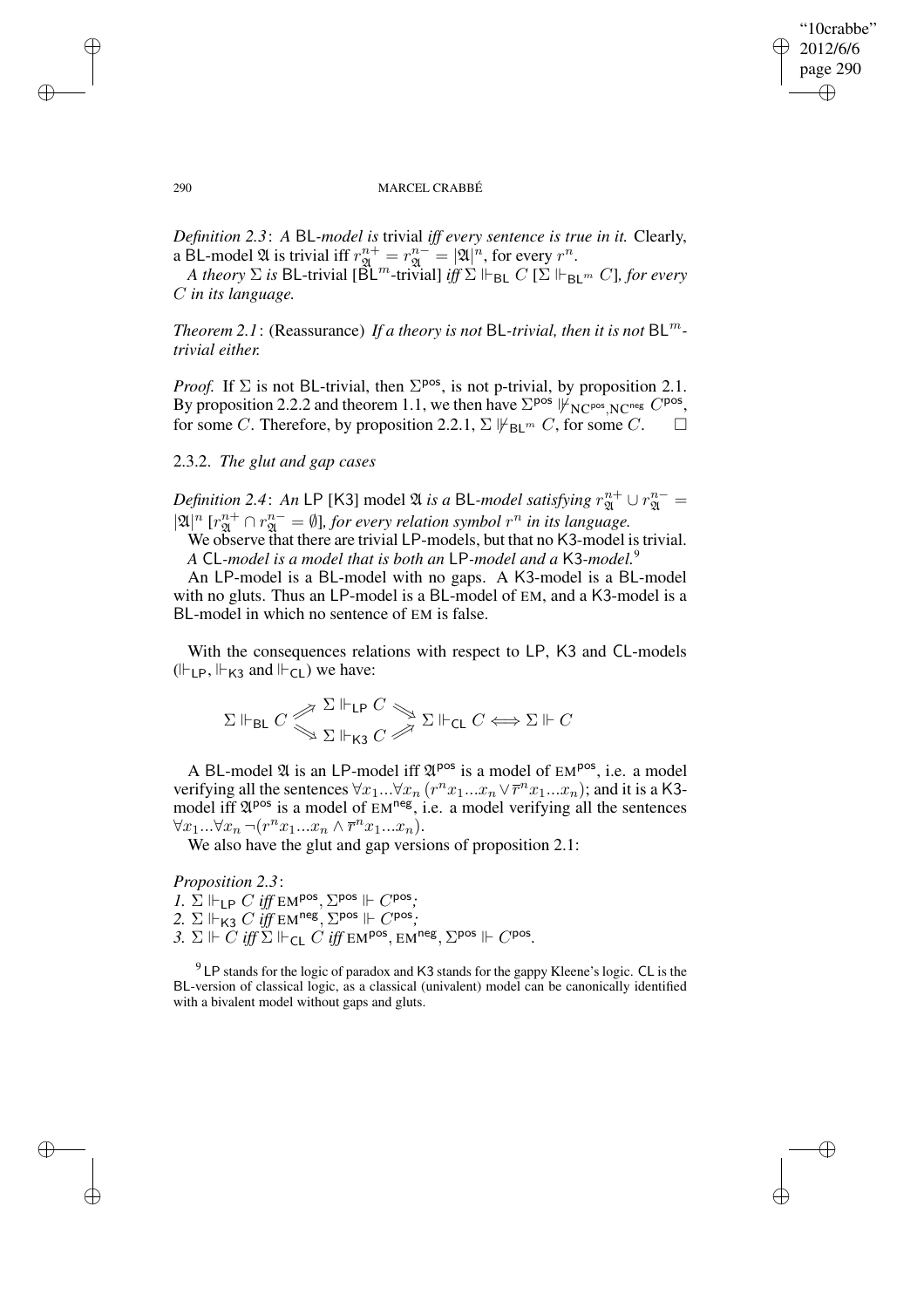*Proof.* We have  $\Sigma \Vdash_{\text{LP}} C$  iff EM,  $\Sigma \Vdash_{\text{BL}} C$ . From this, we get 1, by proposition 2.1.

Let  $E_1, ..., E_n$  be the sentences of EM whose relation symbols occur in  $\Sigma$ , C.

We have  $\Sigma \Vdash_{\mathsf{K3}} C$  iff  $\Sigma \Vdash_{\mathsf{BL}} C \vee \neg E_1 \vee \dots \vee \neg E_n$ . From this, we get, by proposition 2.1,  $\Sigma \Vdash_{K3} C$  iff  $\Sigma^{pos} \Vdash C^{pos} \vee \neg E_1^{neg} \vee \dots \vee \neg E_n^{neg}$ , whence 2.

Finally,  $\Sigma \Vdash_{\mathsf{CL}} C$  iff  $\Sigma$ , EM  $\Vdash_{\mathsf{BL}} C \vee \neg E_1 \vee ... \vee \neg E_n$ . From this 3 follows similarly, by proposition 2.1.

*Theorem* 2.2: (Classical recapture for  $BL^m$ ) *If*  $\Sigma$  *is consistent, then*  $\Sigma \Vdash C$  $iff \Sigma \Vdash_{\mathsf{BL}^m} C$ .

*Proof.* The set  $\forall \neg \mathcal{F}$  of the universal closures of the negations of the formulas of NC<sup>pos</sup>, NC<sup>neg</sup> is equivalent to EM<sup>pos</sup>, EM<sup>neg</sup>. By proposition 2.3.3,  $\forall \neg \mathcal{F}, \Sigma^{\text{pos}}$  is consistent. Hence, by theorem 1.2,  $\forall \neg \mathcal{F}, \Sigma^{\text{pos}} \Vdash C^{\text{pos}}$  iff  $\Sigma^{pos}$   $\Vdash_{\mathcal{F}} C^{pos}$ . From this, the result follows, by propositions 2.2.1 and 2.3.3.  $\Box$ 

Reassurance and recapture. Reassurance and classical recapture hold for the gap and for the glut cases, but their respective significance is quite different, as we shall now show.

*Definition 2.5*: *A* minimal Σ-LP-model *is a minimal* Σ*-*BL*-model, which is an* LP*-model; likewise, a* minimal Σ-K3-model *is a minimal* Σ*-*BL*-model, which is a* K3*-model.*

Notice that if  $\mathfrak{A}, \mathfrak{B}$  are  $\Sigma$ -BL-models and  $\mathfrak{A}$  is an LP-model [K3-model] such that  $\mathfrak{B} \prec \mathfrak{A}$ , then  $\mathfrak{B}$  is an LP-model [K3-model]. Therefore, a minimal Σ-LP-model [Σ-K3-model] is a minimal Σ-BL-model, for the relation  $\prec$ restricted to LP-models [K3-models] of  $\Sigma$ ; and conversely.

To a model  $\mathfrak A$  for  $\mathcal L^{\text{pos}}$ , we associate a "glut-model"  $\mathfrak A^{\text{glut}}$  and a "gapmodel"  $\mathfrak{A}^{\text{gap}}$ , each of them with same universe and same interpretation of constants and of function symbols as  $\mathfrak{A}$ , by stipulating:

$$
\begin{array}{rclcrcl} r_{\mathfrak{A}^{\textrm{gl} \textrm{ul}}}^n&=&r_{\mathfrak{A}^1}^n; &\qquad r_{\mathfrak{A}^{\textrm{gr}}}^n&=&r_{\mathfrak{A}^1}^n; \\ \overline{r}_{\mathfrak{A}^{\textrm{gl} \textrm{ul}}}^n&=&\overline{r}_{\mathfrak{A}}^n \cup \left(|\mathfrak{A}|^n \setminus r_{\mathfrak{A}}^n\right); &\quad \overline{r}_{\mathfrak{A}^{\textrm{gr}}}^n&=&\overline{r}_{\mathfrak{A}}^n \setminus r_{\mathfrak{A}}^n, \end{array}
$$

for all  $r^n$ .

✐

✐

✐

✐

One shows, by induction on A, that:

if 
$$
\mathfrak{A} \models A^{\text{pos}}
$$
, then  $\mathfrak{A}^{\text{glut}} \models A^{\text{pos}}$ ;  
if  $\mathfrak{A}^{\text{gap}} \models A^{\text{pos}}$ , then  $\mathfrak{A} \models A^{\text{pos}}$ .

*"10crabbe" 2012/6/6 page 291*

✐

✐

✐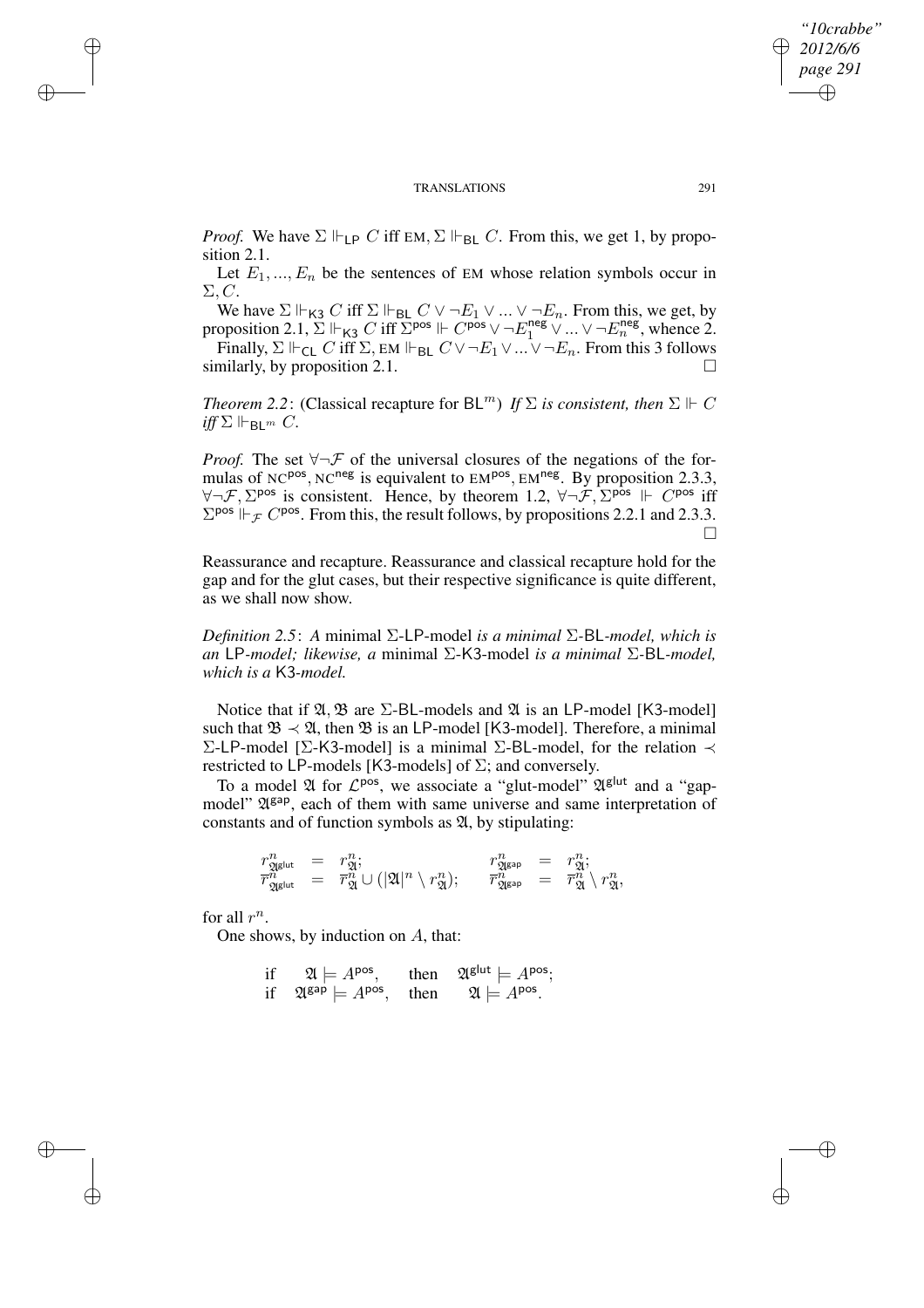"10crabbe" 2012/6/6 page 292 ✐ ✐

✐

✐

### 292 MARCEL CRABBÉ

*Proposition 2.4*: *1. Every minimal* Σ*-*BL*-model is an* LP*-model . 2. Every minimal* Σ*-*K3*-model is a* CL*-model (hence, an* LP*-model as well).*

*Proof.* Let  $\mathcal F$  be, as above, the set of all formulas NC<sup>pos</sup>  $\cup$  NC<sup>neg</sup>.

1. Let  $\mathfrak A$  be a minimal Σ-model. We have  $\mathfrak A^{posglut} \prec_{\mathcal F} \mathfrak A^{pos}$ , because, in the first place,  $(\mathfrak{A}^{\text{posglut}}, v) \models (rx_1...x_n \wedge \overline{rx}_1...x_n)$  implies  $\langle v(x_1), ..., v(x_n) \rangle \in$  $r_{\mathfrak{A}^{\text{pos}}} \cap (\overline{r}_{\mathfrak{A}^{\text{pos}}} \cup (|\mathfrak{A}^{\text{pos}}|^{n} \setminus r_{\mathfrak{A}^{\text{pos}}})) = r_{\mathfrak{A}^{\text{pos}}}\cap \overline{r}_{\mathfrak{A}^{\text{pos}}}, \text{hence } (\mathfrak{A}^{\text{pos}}, v) \models (rx_1...x_n \wedge$  $\overline{r}x_1...x_n$ ); and, in the second place,  $(\mathfrak{A}^{posglut}, v) \models (\neg rx_1...x_n \land \neg \overline{r}x_1...x_n)$ implies trivially  $(\mathfrak{A}^{pos}, v) \models (\neg rx_1 \dots x_n \land \neg \overline{rx}_1 \dots x_n)$ . As a consequence,  $\ker_{\mathcal{F}}(\mathfrak{A}^{\mathsf{posglut}}) \subseteq \ker_{\mathcal{F}}(\mathfrak{A}^{\mathsf{pos}}).$ 

Since, by proposition 2.2,  $\mathfrak{A}^{pos}$  is an *F*-minimal  $\Sigma^{pos}$ -model, it follows that  $\mathfrak{A}^{\text{pos}} \subset_{\mathcal{F}} \mathfrak{A}^{\text{posglut}}$ . Hence  $\mathfrak{A}$  is an LP-model.

2. A minimal  $\Sigma$ -K3-model is an LP-model by 1, hence a CL-model.  $\square$ 

For the consequence relations  $\Vdash_{\mathsf{L}\mathsf{P}^m}$  and  $\Vdash_{\mathsf{K3}^m}$ , and the associated notions of triviality, defined in the obvious way, we obtain

*Corollary 2.1*: *The consequence relation*  $\Vdash_{\mathsf{BL}^m}$  *is extensionally the same as*  $\Vdash_{\mathsf{LP}^m}$ *. The consequence relations*  $\Vdash_{K3^m}$ ,  $\Vdash_{\text{Cl}}$  *and*  $\Vdash$  *are extensionally identical.* 

Whence, by the theorems 1.1 and 1.2:

*Theorem 2.3*: (Reassurance and Recapture) *1. If*  $\Sigma$  *is not* LP*-trivial, then it is not* LP<sup>m</sup>-trivial; *if*  $\Sigma$  *is not* K3*-trivial, then it is not* K3m*-trivial. 2. If* Σ *is consistent, then*  $\Sigma \Vdash_{\mathsf{Bl}^m} C$  *iff*  $\Sigma \Vdash_{\mathsf{L}^{\mathsf{P}^m}} C$  *iff*  $\Sigma \Vdash_{\mathsf{K}^{\mathsf{P}^m}} C$  *iff*  $\Sigma \Vdash C$ .

> Université catholique de Louvain Département de Philosophie Place Mercier, 14 B–1348 Louvain-la-Neuve E-mail: marcel.crabbe@uclouvain.be

# **REFERENCES**

[1] Marcel Crabbé. Reassurance for the Logic of Paradox. *The Review of Symbolic Logic*, Volume 4, Issue 03, pp. 479–485, 2011.

✐

✐

✐